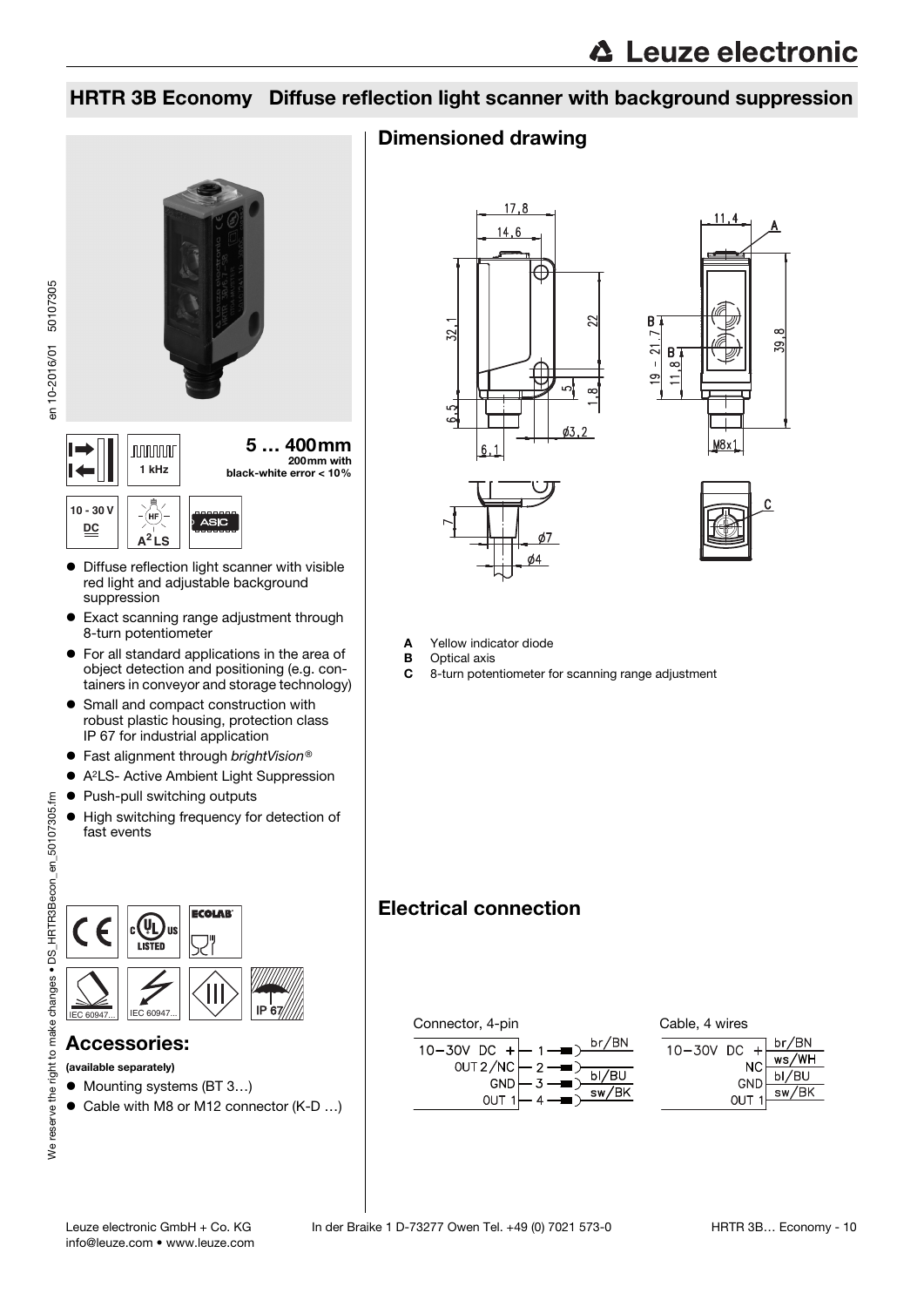## HRTR 3B Economy

#### Tables

|                | 5         | 400 |
|----------------|-----------|-----|
| $\overline{2}$ | 10        | 300 |
| 3              | 15        | 200 |
|                |           |     |
|                | white 90% |     |
| $\overline{c}$ | gray 18%  |     |
| 3              | black 6%  |     |

Scanning range [mm]

## Diagrams





1) Packaging unit: PU = 10 pcs.

## **Specifications**

#### Optical data

Typ. scanning range limit <sup>1)</sup> Scanning range<sup>2)</sup> Adjustment range <sup>1)</sup><br>Light beam characteristic Light source<sup>3)</sup><br>Wavelength

#### Timing

Switching frequency 1,000Hz<br>
Response time 1,5 ms Response time<br>Delay before start-up

#### Electrical data

Operating voltage  $U_B$ <sup>4)</sup><br>Besidual ripple Open-circuit current<br>
Switching output ..../6.7<sup>5</sup> Switching output

…/6D.7 5) 1 push-pull switching output pin 4: PNP dark switching, NPN light switching

5 … 400mm

see tables<br>15 ... 400mm

 $\leq$  15% of U<sub>B</sub><br> ≤ 15 % of U<sub>B</sub>

pin 2: not connected 6) …/44.7 2 PNP switching output

focussed at 200mm

LED (modulated light) 620nm (visible red light)

pin 2: not connected <sup>6)</sup>

pin 4: PNP light switching pin 2: PNP dark switching<br>light/dark switching

object detected - reflection

plastic (PC-ABS)

with connector: 10g with 2m cable: 50g

M8 plastic connector

nia. . . . . . . .<br>adjustable via 8-turn potentiometer

 $\leq$  300ms (acc. to. IEC 60947-5-2)

10 … 30VDC (incl. residual ripple)

1 push-pull switching output pin 4: PNP light switching, NPN dark switching

Function characteristics light/dark switching light/dark switching  $\geq (U_B - 2V)/\leq 2V$ Signal voltage high/low  $\geq (U_B-2V)/\leq 2$ <br>Output current max. 100mA Output current<br>Scanning range

**Indicators**<br>Yellow LED

## Mechanical data Housing 7)<br>Optics cover

Optics cover **plastic (PMMA)**<br>Weight with connector:

Connection type 2m cable (cross section 4x0.20mm²),

#### Environmental data

Ambient temp. (operation/storage) -30°C … +55°C/-30°C … +70°C<br>Protective circuit <sup>8)</sup> 2, 3  $\frac{2}{1}$ , 3 VDE safety class III Protection class<br>Light source  $\frac{1}{2}$  exempt group (in acc. with EN 62471)<br>IEC 60947-5-2 Standards applied<br>Certifications UL 508, CSA C22.2 No.14-13 4) 9)

1) Typ. scan. range limit/adjustment range: max. achievable scanning range/adjustment range for light objects (white 90%)

2) Scanning range: recommended scanning range for objects with different diffuse reflection

3) Average life expectancy 100,000h at an ambient temperature of 25°C

4) For UL applications: for use in class 2 circuits according to NEC only

5) The push-pull switching outputs must not be connected in parallel.<br>6) Pin 2: unassigned, hence especially suitable for the connection to  $\lambda$ 

6) Pin 2: unassigned, hence especially suitable for the connection to AS-interface I/O coupling modules

7) Patent Pending Publ. No. US 7,476,848 B2<br>8) 2=polarity reversal protection. 3=short circu

8) 2=polarity reversal protection, 3=short circuit protection for all transistor outputs

9) These proximity switches shall be used with UL Listed Cable assemblies rated 30V, 0.5A min, in the field installation, or equivalent (categories: CYJV/CYJV7 or PVVA/PVVA7)

## Remarks

#### **Operate in accordance with intended use!**  $\&$  This product is not a safety sensor and is not intended as personnel protection.  $\&$  The product may only be put into operation by competent persons.

 $\ddot{\phi}$  Only use the product in accordance with the intended use.

### **UL REQUIREMENTS**

#### Enclosure Type Rating: Type 1 **For Use in NFPA 79 Applications only.**

Adapters providing field wiring means are available from the manufacturer. Refer to manufacturers information. **CAUTION** – the use of controls or adjustments or performance of procedures other than those specified herein may result in hazardous radiation exposure.

**ATTENTION !** Si d'autres dispositifs d'alignement que ceux préconisés ici sont utilisés ou s'il est procédé autrement qu'indiqué, cela peut entraîner une exposition à des rayonnements et un danger pour les personnes.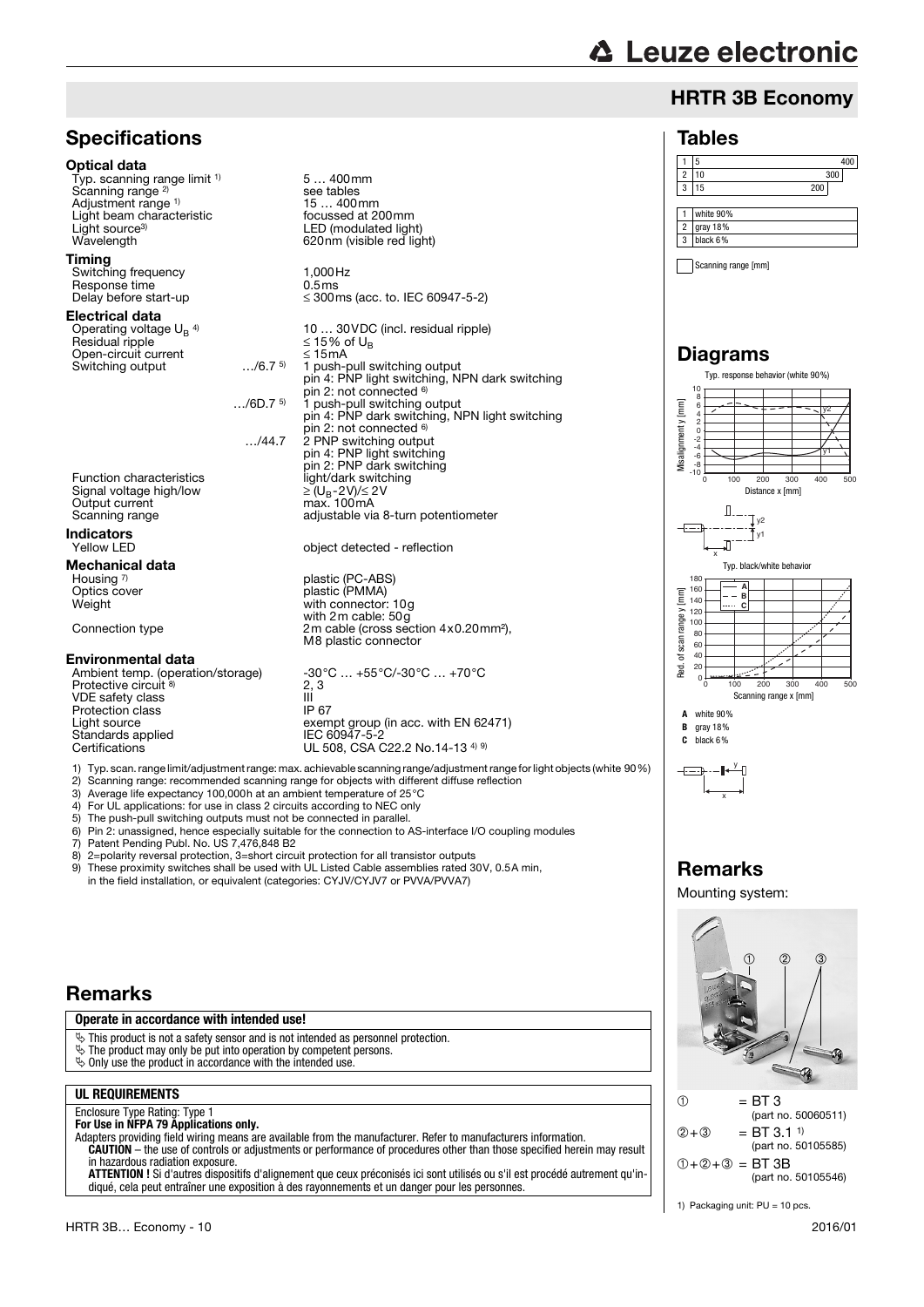## HRTR 3B Economy Diffuse reflection light scanner with background suppression

## Order guide

| <b>Selection table</b><br>Equipment $\blacklozenge$ |                                                                         |                   | Order code $\rightarrow$ |   | <b>HRTR 3B/6.7</b><br>Part no. 50107240 | HRTR 3B/6.7-S8<br>Part no. 50107241 | <b>HRTR 3B/2.7</b><br>Part no. 50107918 | <b>HRTR 3B/6D.7</b><br>Part no. 50107922 | HRTR 3B/6D.7-S8<br>on request | 3B/44.7-S8<br>. g<br>HRTR<br>Part nc |
|-----------------------------------------------------|-------------------------------------------------------------------------|-------------------|--------------------------|---|-----------------------------------------|-------------------------------------|-----------------------------------------|------------------------------------------|-------------------------------|--------------------------------------|
| Output 1<br>(OUT 1)                                 | Push-pull switching output                                              |                   | light switching          |   |                                         | $\bullet$                           |                                         |                                          |                               |                                      |
|                                                     |                                                                         | $\overline{\vee}$ | dark switching           |   |                                         |                                     |                                         |                                          | $\bullet$                     |                                      |
|                                                     | NPN transistor output                                                   |                   | light switching          |   |                                         |                                     | $\bullet$                               |                                          |                               |                                      |
|                                                     |                                                                         |                   | dark switching           |   |                                         |                                     |                                         |                                          |                               |                                      |
| Connection                                          | cable 2,000mm                                                           |                   | 4-wire                   |   |                                         |                                     |                                         |                                          |                               |                                      |
|                                                     | M8 connector, metal                                                     |                   | $4$ -pin                 |   |                                         |                                     |                                         |                                          |                               |                                      |
|                                                     | M8 connector, plastic                                                   |                   | $4$ -pin                 |   |                                         | ●                                   |                                         |                                          | Ô                             |                                      |
|                                                     | pin 2: not assigned, suitable for connecting to AS-i<br>coupling module |                   |                          |   |                                         |                                     |                                         |                                          | O                             |                                      |
|                                                     | <b>PNP</b> transistor output                                            |                   | light switching          | ⌒ |                                         |                                     |                                         |                                          |                               |                                      |
|                                                     |                                                                         |                   | dark switching           |   |                                         |                                     |                                         |                                          |                               |                                      |

## Application notes



Adapter plate: BT 3.2 (part no. 50103844) for alternate mounting on 25.4mm hole spacing (Omron E3Z, Sick W100…)



- For glossy surfaces (e.g. metals), the light beam should not be incident on the object surface at a right angle. A slight inclination is sufficient for preventing undesired direct reflections. This may result in a reduction in the scanning range.
- Objects should only be moved in laterally from the right or left. Moving in objects from the connector side or operating side is to be avoided.
- Outside of the scanning range, the sensor operates as an energetic diffuse reflection light scanner. Light objects can still be reliably detected up to the scanning range limit.
- The sensors are equipped with effective measures for the maximum avoidance of mutual interference should they be mounted opposite one another. Opposite mounting of multiple sensors of the same type should, however, absolutely be avoided.